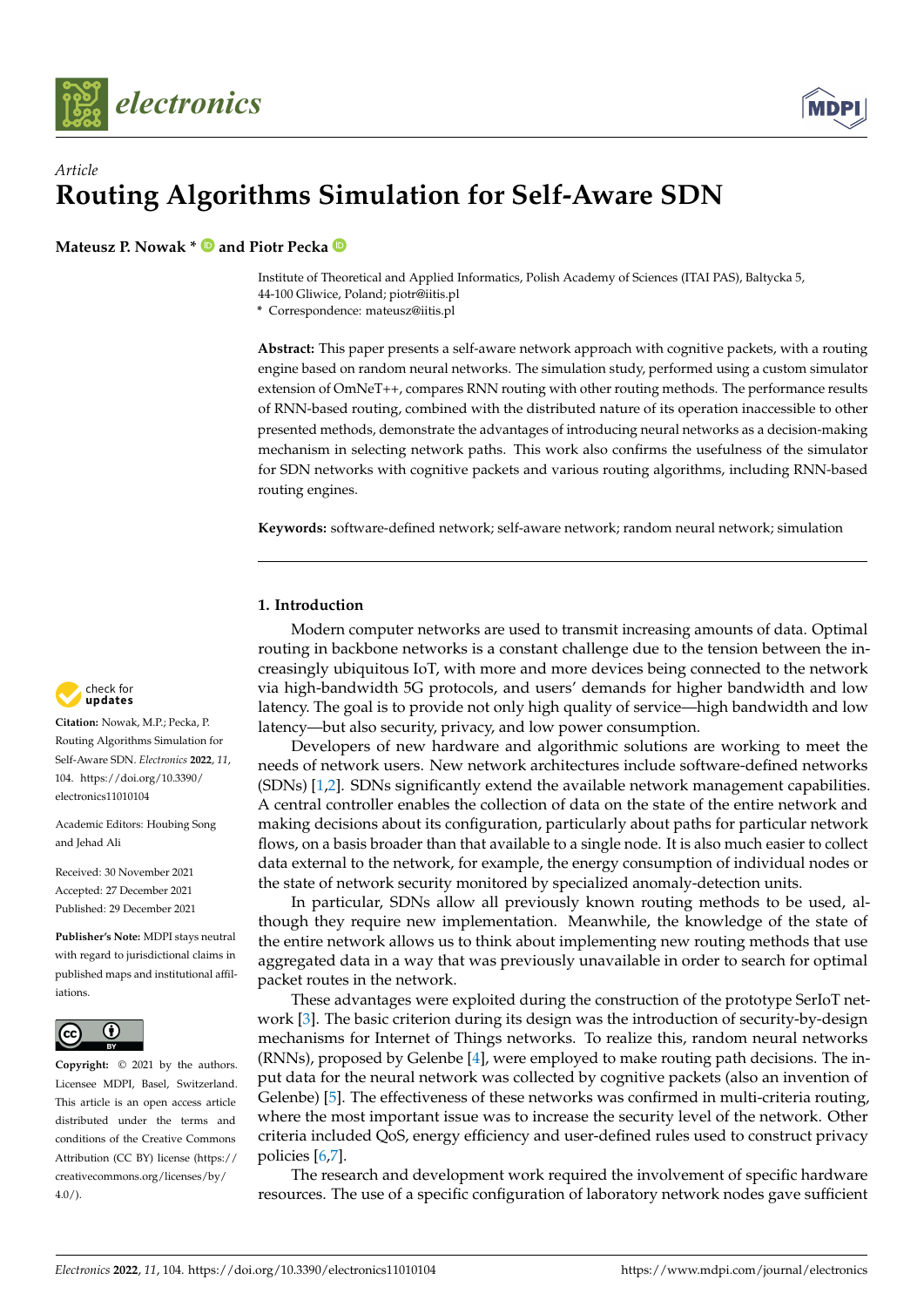possibilities at the stage of testing the prototype, however—as is usual in such cases—the flexibility of network configuration, modification and extension of its topology, etc. are limited by the laboratory's capabilities. Therefore, we decided to create a CPN-over-SDN network simulator.

The simulation study we performed was aimed at proving the usability of the simulator for research on routing in SDN networks and at verification of the conditions under which RNN-based routing proves its value. The SDN environment, providing a central controller, allows the implementation of both routing based on distributed algorithms as well as methods using whole network data. The study compared distributed, random neural networks (RNNs)-based routing with graph-based methods which are typical for SDNs. Both approaches are enhanced with cognitive packets—the mechanism used for gathering QoS data, missing in the standard SDN. Despite the number of publications concerning the various applications of RNNs in routing (in addition to those mentioned above, the following may be referenced [\[8](#page-14-7)[,9\]](#page-14-8) and others), a decision engine based on this class of neural networks is not often compared to other routing methods. Shortest path search algorithms in a graph seem to be the optimal solution for SDNs with a central controller. It is to be expected that a distributed solution would perform less well, but as a fair comparison has never been made, the level of difference between these two different approaches to the network pathfinding problem remained unknown. A relatively simple simulation study on a network larger than the configurations available in the laboratory was expected to give at least an approximate answer.

An additional motivation was the possibility of creating a research tool—a discrete event simulator—which will be useful not only for this study but will also make it possible to explore further solutions for networks controlled by neural-network-based engines.

The content of the article is as follows. In Section [2,](#page-1-0) after a brief overview of different approaches to routing issues in IoT, we describe the theoretical basis of the mechanisms and methods used in the simulator. In Section [2.1](#page-2-0) we describe the RNN and the decision engine based on it; in Section [2.2](#page-2-1) we present the mechanism of cognitive packets, complementing the data needed by the routing engine and missing in the SDN controller; in Section [2.3](#page-3-0) we describe the learning process based on the available (also thanks to CPN) data; while in Section [2.4](#page-4-0) we refer to the methods that we take as a reference in the centralized network architecture. Section [3](#page-6-0) is devoted to basic information related to the construction of the simulator. Section [4](#page-8-0) describes the experiments performed, while their results are presented synthetically in Section [5.](#page-8-1) Section [6](#page-9-0) presents a brief summary and conclusions.

#### <span id="page-1-0"></span>**2. Routing Methods for SDN**

Routing in the modern Internet is based on the BGP protocol [\[10\]](#page-14-9), which bases its operation on information exchanged between routers. It reacts very well and quickly to changes in the connection topology, but it is difficult to naturally incorporate parameters for optimization, such as QoS or energy efficiency. While it is unlikely that significant changes will occur in the traditional Internet due to well-established standards, new segments of the network services market—mobile networks and Internet of Things (IoT)—are developing rapidly, and with their development, a number of different solutions in the area of routing are also being proposed.

There are many proposals to develop mobile networks—one of many is the architecture proposed by the 4WARD project [\[11\]](#page-14-10), which allows for a high degree of flexibility by covering both existing and new protocol paradigms. Specific solutions of their own are also proposed by developers of the Internet of Things. These include adaptations of existing solutions, such as 6LoWPAN standardized by IETF [\[12\]](#page-14-11) and its extension RPL [\[13\]](#page-14-12). Some routing protocol proposals, such as TRAIL [\[14\]](#page-14-13), take into account various security threats. Fully distributed examples include LOADng [\[15\]](#page-14-14) and CORLP. The former follows a reactive approach—it establishes routes only if there are packets to transport. However, it suffers from control traffic overhead. The latter is in turn a protocol dedicated to Advanced Metering Infrastructure (AMI) networks, wireless but not mobile. A completely different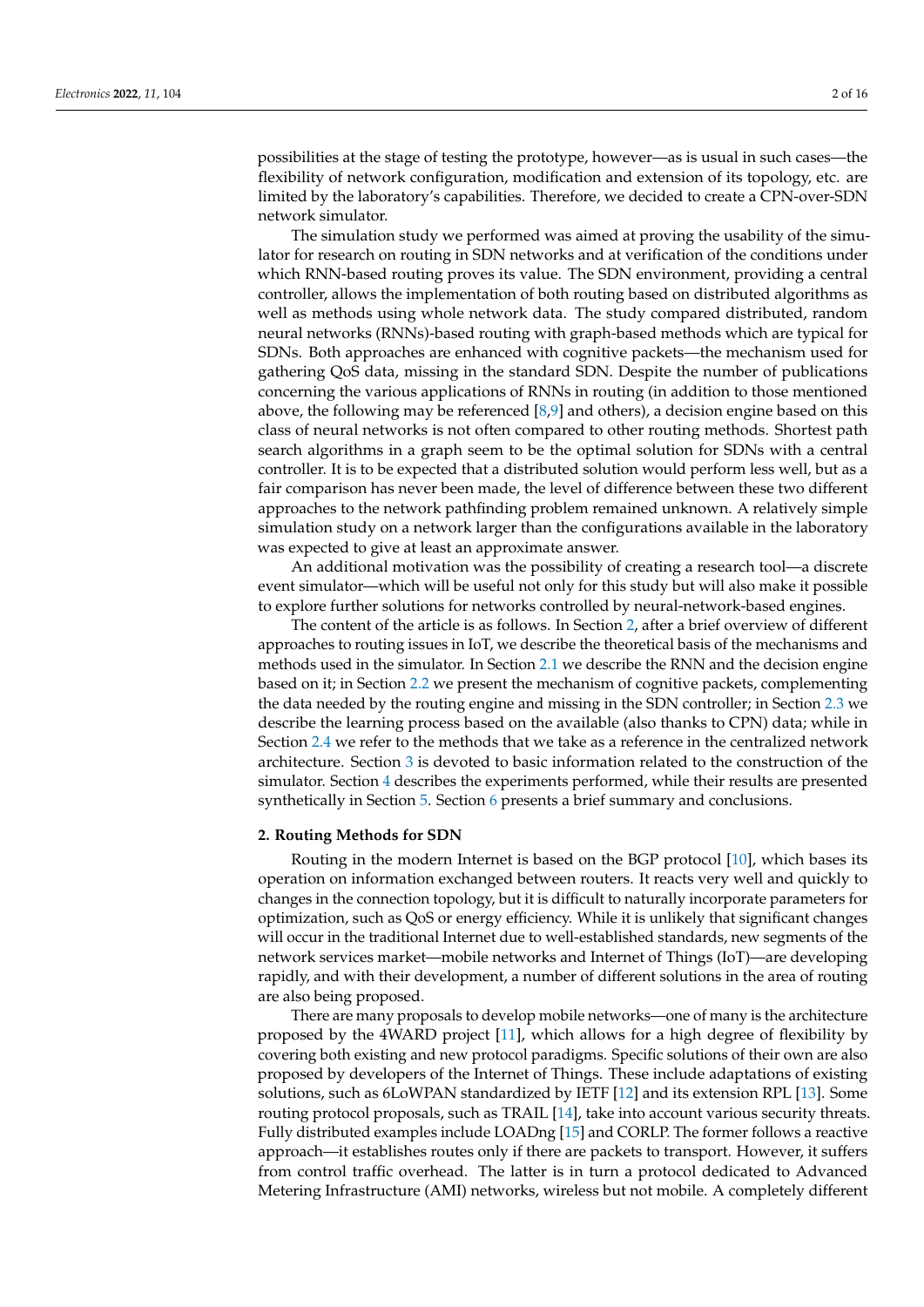approach based on game theory, taking into account both security elements and energy consumption in IoT, is shown in turn in  $[16]$ . The work  $[17]$  is also of interest, and presents a heuristic search for an optimal solution considering two metrics: energy consumption and traffic delay.

This short overview by no means exhausts the subject of new routing techniques in networks. However, it shows that the authors approached the problem in different ways, proposing solutions which are both universal and dedicated to specific technologies, with these solutions being an extension of existing algorithms or completely new proposals. It is interesting that many of the works cited used event-driven simulation (EDS) techniques for their research, often using the OmNeT++ simulator (*ns* is also used very often). This paper is in turn a simulation evaluation of a method that is rather typical for machine learning (ML).

#### <span id="page-2-0"></span>*2.1. Software Defined Networks*

A software-defined network (SDN) is a network architecture in which the control layer is separate from the packet transmission devices (routers, switches). An SDN involves a separate device—the controller—that decides how individual packets travel through the network. SDN switches (also called forwarders) do not implement any decision-making mechanism. They receive rules from the controller, according to which they should treat incoming packets. The rules state that packets meeting certain conditions—related to source and destination addresses, protocol, etc.—are forwarded to the appropriate forwarder output port. The packet can also be broadcast (copied to all output ports) or forwarded to the controller. Usually, the default rule for unknown packets is to send the packet to the controller so that the controller can decide how to forward the packet. The decision is propagated to the forwarders in the form of subsequent rules, so that subsequent packets are forwarded without involving the controller.

This architecture offers a wide range of configuration possibilities. It is possible to apply various criteria for deciding which paths to take in the network, appropriate to the current situation. It is possible to migrate previously used routing algorithms to the controller, as they are easier to implement and test in the central controller. It is also possible to use completely new algorithms, taking advantage of the fact that the state of the entire network is known to the controller. A typical SDN controller (e.g.,  $[18-20]$  $[18-20]$ ) implements some basic routing method that ensures that a connection is established, but does not in any way guarantee the quality of the connection. On the other hand, SDN controllers are equipped with an API that allows them to implement their own arbitrary routing decision methods. Implementing new routing algorithms is thus relatively easy, and SDN is an excellent tool for experimenting with routing.

RNN were first used to control routing in a computer network some twenty years ago [\[5,](#page-14-4)[21\]](#page-15-0). However, the approach used in the computer network, using cognitive packets to collect quality-of-service data, and the presence of neural networks at each node was incompatible with the standard TCP/IP protocol stack. Only later implementations of cognitive packets encapsulated in UDP frames circumvented this limitation.

Continuing the work described in [\[6\]](#page-14-5), carried out on physical nodes in the laboratory of IITiS PAN, we decided to create an event-driven simulator that allows the modification of the applied algorithms more freely and which will give much more flexibility in creating network topologies. Studies of topologies larger than a few nodes will become possible.

#### <span id="page-2-1"></span>*2.2. Decision Engine*

The RNN module follows the idea of distributed control, originally presented by Gelenbe in [\[5\]](#page-14-4), where every node was accompanied by an instance of RNN. In the SDN implementations, the RNNs are moved to the single location of the SDN controller, still preserving the distributed logical architecture of RNNs interconnected in a way reflecting the physical topology.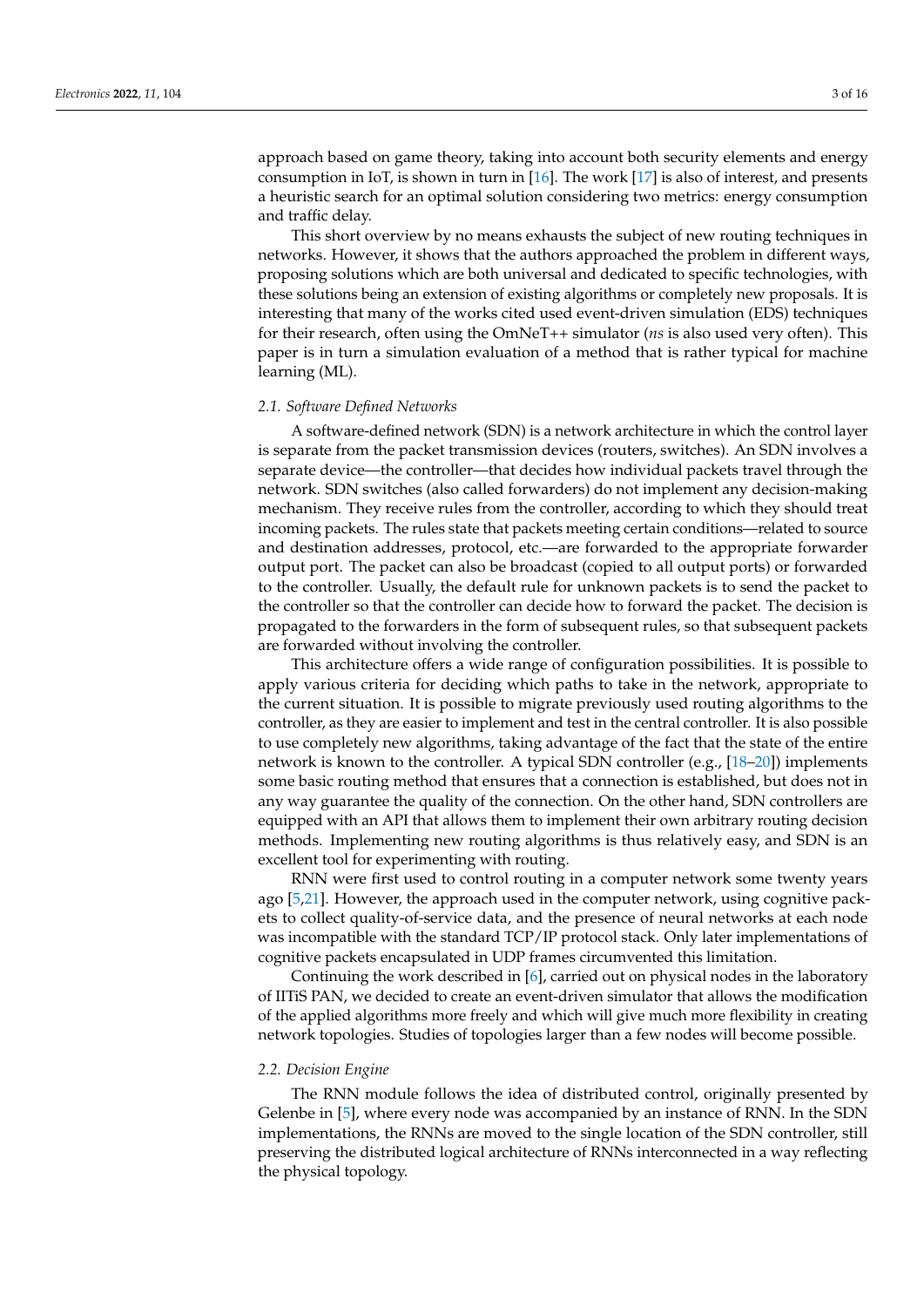Computer networks transport data in packets. In SDN, a collection of packets with the same source and destination address is referred to as a flow. The goal of the decision engine for each flow is to find a path having lowest latency, which means the best quality of service (QoS). Latency is calculated by summing up the delays *d* on particular links *l* belonging to the path. Thus, for given flow *f* going along path *P*, the latency is:

$$
L(f, P) = \sum_{l \in P} d_l \tag{1}
$$

The value of *L*() represents the goal function necessary for the training and operation of the RNN. As the aim of the decision engine is to lower the value of *L*(), we need a reward function which increases as the quality of the answer improves. We introduce the reward function *R*:

$$
R(f, P) = \frac{1}{L(f, p)}
$$
\n(2)

We assume that all the values which influence the value of *L*(), and hence the value of *R*(), are taken with measurements made by cognitive packets. Every cognitive packet contains data that allows the cognitive network map to update the latency on each link visited by the given CP. The decision engine after the application of RL algorithms is able to answer which output port the user packet should take in every subsequent node to reach its destination in the shortest time possible.

#### <span id="page-3-0"></span>*2.3. Cognitive Packets*

Cognitive packets (CPs, sometimes referred to as smart packets) are control packets or frames designed to carry network parameters and other management information. Their original use was to carry timestamps of visits to each node along the path to provide RNNbased routers with QoS (link delay) data. The CP wandered from one node to another, both following the paths defined for the user data packets and wandering completely or partially at random in search of new paths with better parameters, unknown to the neural network [\[22\]](#page-15-1). The flow of packets via the node is presented in Figure [1.](#page-3-1) The packet, incoming from another node, follows the rules stored in a switching table stored in the node. If the node address is different from the CP destination, the current timestamp is added to the CP payload, and the packet is passed to the next node, according to the rules set by the controller and stored in the switching table. If the node address is equal to the CP destination, the packet (after the timestamp is added) goes to the controller, passing the link delays data to the routing engine in the controller and enabling it to update its outcome.

<span id="page-3-1"></span>

**Figure 1.** The flow of user and cognitive packets in the networks.

The rule set in the switching table has its timeout or living time. After this time has elapsed, the rule is removed. This, when the next packet arrives, gives the opportunity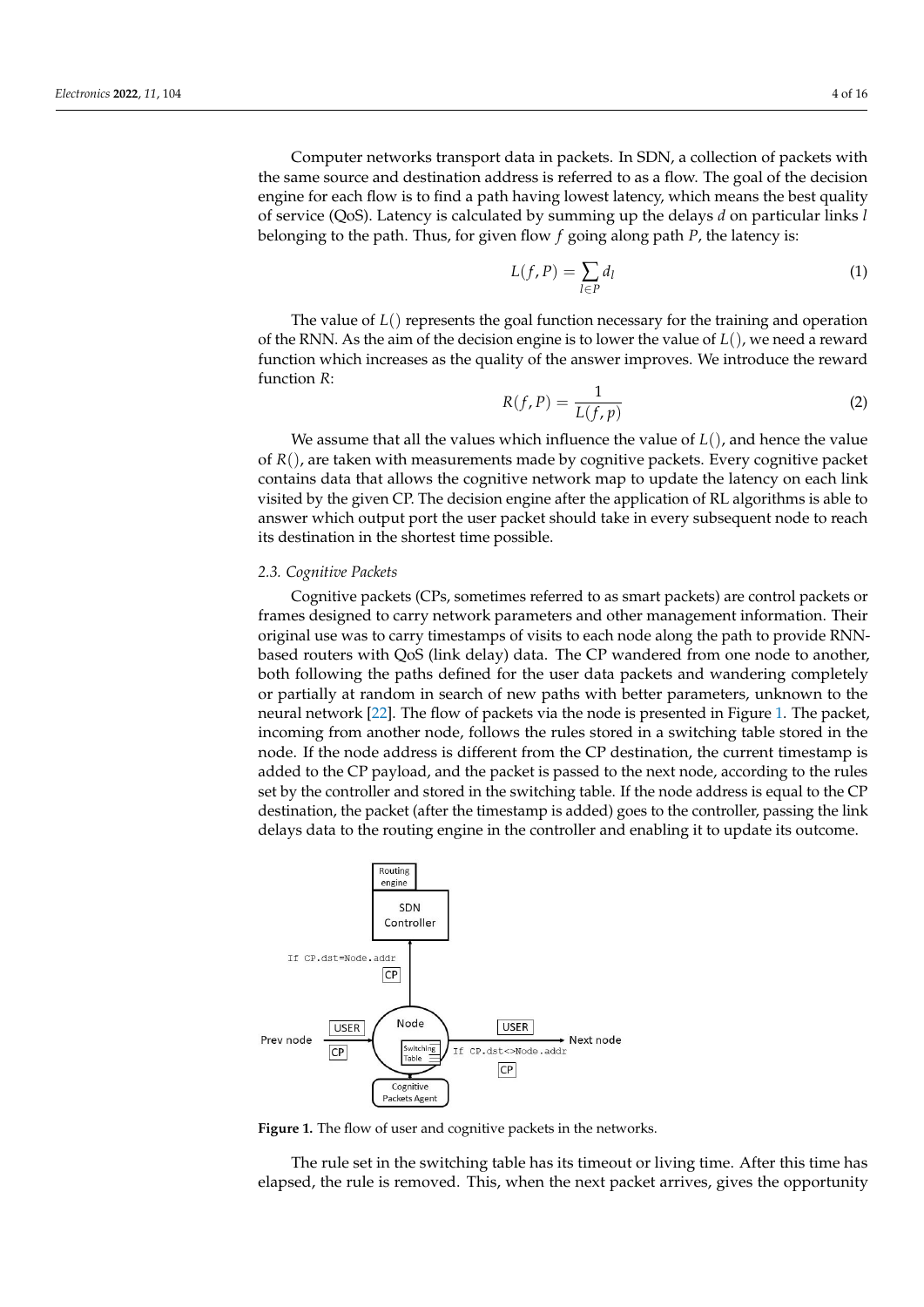for the node to ask the controller for a new rule, updated according to the current state of the CNM.

#### <span id="page-4-0"></span>*2.4. Learning Process*

The RL algorithm first updates the value of the threshold *τ*. In the *k*-th step, *τk*−<sup>1</sup> represents the value of  $τ$  in step  $k - 1$ .

<span id="page-4-3"></span>
$$
\tau_k = \alpha \tau_{k-1} + (1 - \alpha) R_k, 0 \le \alpha < 1,\tag{3}
$$

The larger the value of  $\tau$ , the better the network is doing.

The RNN for a given node is "recursive", as shown in Figure [2.](#page-4-1) This means that each neuron is connected to all others. In this way, we allow competition between neurons representing different output ports from a given node. The RL algorithm [\[23\]](#page-15-2) then calculates a set of RNN connection weights as follows.

<span id="page-4-1"></span>

**Figure 2.** Architecture of an RNN for single flow in a six-output node [\[24\]](#page-15-3).

The single RNN, corresponding to a single network node *e<sup>i</sup>* , consists of *N* neurons, where *N* is the number of out ports for the node *e<sup>i</sup>* . Each out port is associated with a neuron *i*, and its state is "the probability of excitation" *q<sup>i</sup>* . The weights of the connections between neurons are  $W_{ij}^+$  and  $W_{ij}^-$ , where  $i,j \in \{1,...,N\}$ . The theory of RNN [\[23\]](#page-15-2) says that:

<span id="page-4-2"></span>
$$
i = \frac{S^+}{f_i + S^-} \tag{4}
$$

where *f<sup>i</sup>* represents the total firing rate of neuron *i*, and the values *S* <sup>+</sup> and *S* <sup>−</sup> are respectively:

*q<sup>i</sup>* =

$$
f_i = \sum_{j=1}^{N} [W_{ij}^+ + W_{ij}^-],
$$
  
\n
$$
S^+ = \lambda_i^+ + \sum_{j=1}^{N} q_j W_{ji}^+,
$$
  
\n
$$
S^- = \lambda_i^- + \sum_{j=1}^{N} q_j W_{ji}^-.
$$
\n(5)

The view of neuron *i* and its neighbors is depicted in Figure [3.](#page-5-0)  $\lambda_i^+$  is the arrival rate of the excitatory spikes to neuron *i*, and  $\lambda_i^ \overline{i}$  is the arrival rate of the inhibitory spikes. In the initial state the rate parameters are set making the all weight values equal and all the neurons an excitation probability of  $q_i = 0.5$ . The state represents the situation of equal choice among all out ports in the node.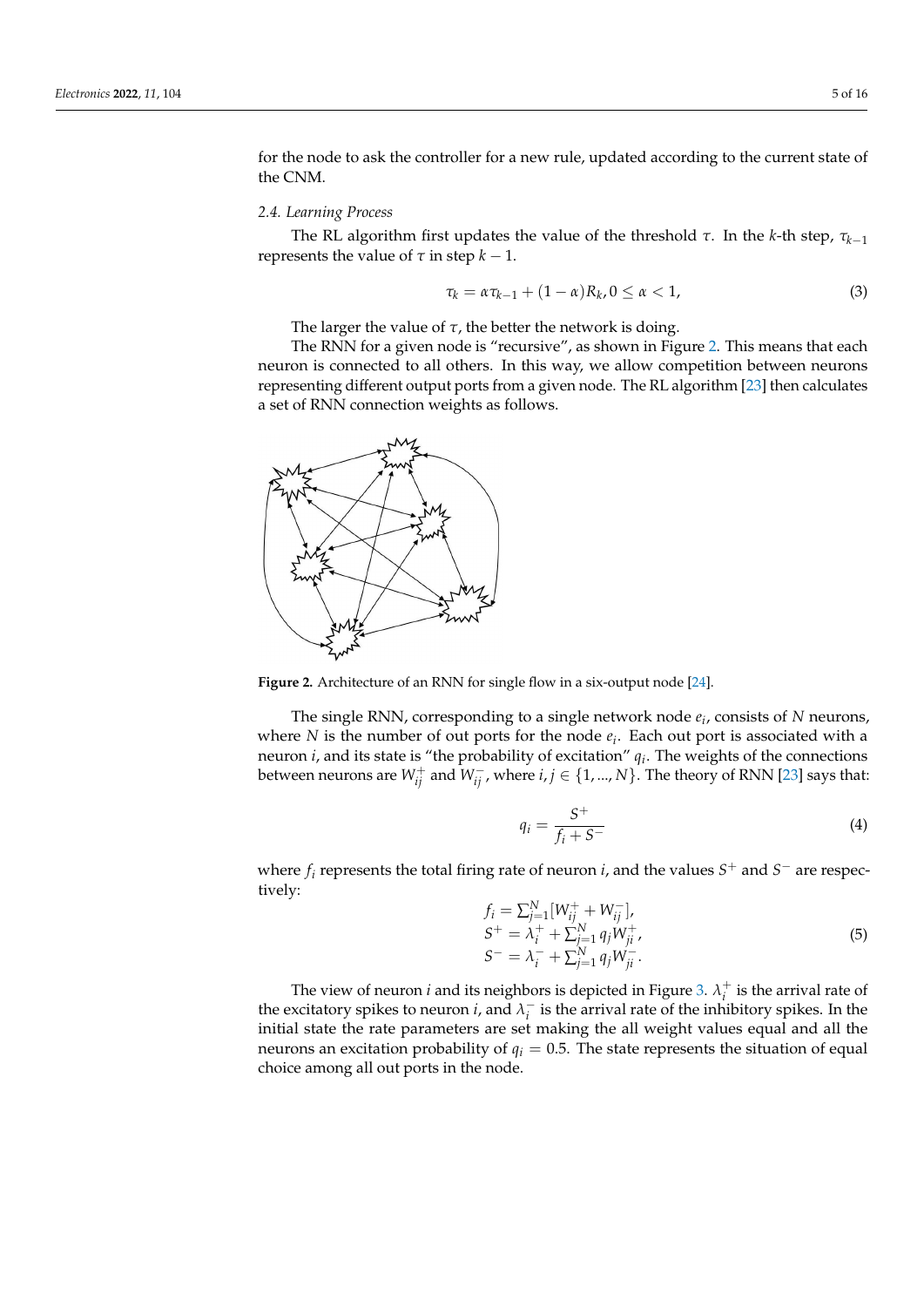<span id="page-5-0"></span>

**Figure 3.** An RNN neuron and its neighbors.

RL, depending of the value of threshold *τ*, updates the weights following the rules:

If 
$$
R_l \ge \tau_{l-1}
$$
 then for  $j \ne k$   
\n $\forall i \ne k, W_{ik}^+ \leftarrow W_{ik}^+ + R_l, W_{ik}^- \leftarrow W_{ij}^- + \frac{R_l}{N-2}$   
\nIf  $R_l < \tau_{l-1}$  then for  $j \ne k$   
\n $\forall i \ne k, W_{ik}^- \leftarrow W_{ik}^- + R_l, W_{ik}^+ \leftarrow W_{ij}^+ + \frac{R_l}{N-2}$  (6)

After the calculation of new weights, they are normalized, dividing every *Wij* by the sum of all weights in the RNN. The final step is to compute all the  $q_i$  values from Equation [\(4\)](#page-4-2).

The RNN answers are now translated into the SDN rules and sent to every network node to create a switching table. As mentioned above, every output of every node has a neuron corresponding to it. The output *i* of choice is the one having the highest *q<sup>i</sup>* of all output neurons in the node. Starting from the first node, the controller goes to the next node linked to the output, and by repeating this procedure in every node it is able to complete the path and set appropriate rules in the SDN switches.

To avoid unnecessary "flickering" of paths, or very frequent changes thanks to minimal differences in goal function value between the alternative paths for a given flow, the controller changes the path for the flow  $f$  only if the "new" path  $P_{n+1}$  is better than the "old" path *P<sub>n</sub>*—at least by path change threshold,  $p_c$ , in terms of the value of  $R(P, f)$ . The path change is effective if  $R(P_{n+1},f) > (1+p_c)R(P_n,f)$  or  $R(P_{n+1},f) < (1-p_c)R(P_n,f)$ , and the typical value of  $p_c$  in experiments varied between 1% and 10%.

This way, all the computations remain in the controller machine, and the SDN switches do not need to have any significant computing power. This is another advantage of the SDN approach compared to the "classic" RNN algorithm.

For the purposes of this study, the decision engine takes into account latency only. The implementation, however, enables the introduction of a more complex goal function *L*(*f* , *P*). The architecture of the SDN-with-RNN solution, reflected in simulation, is depicted in Figure [4](#page-6-1)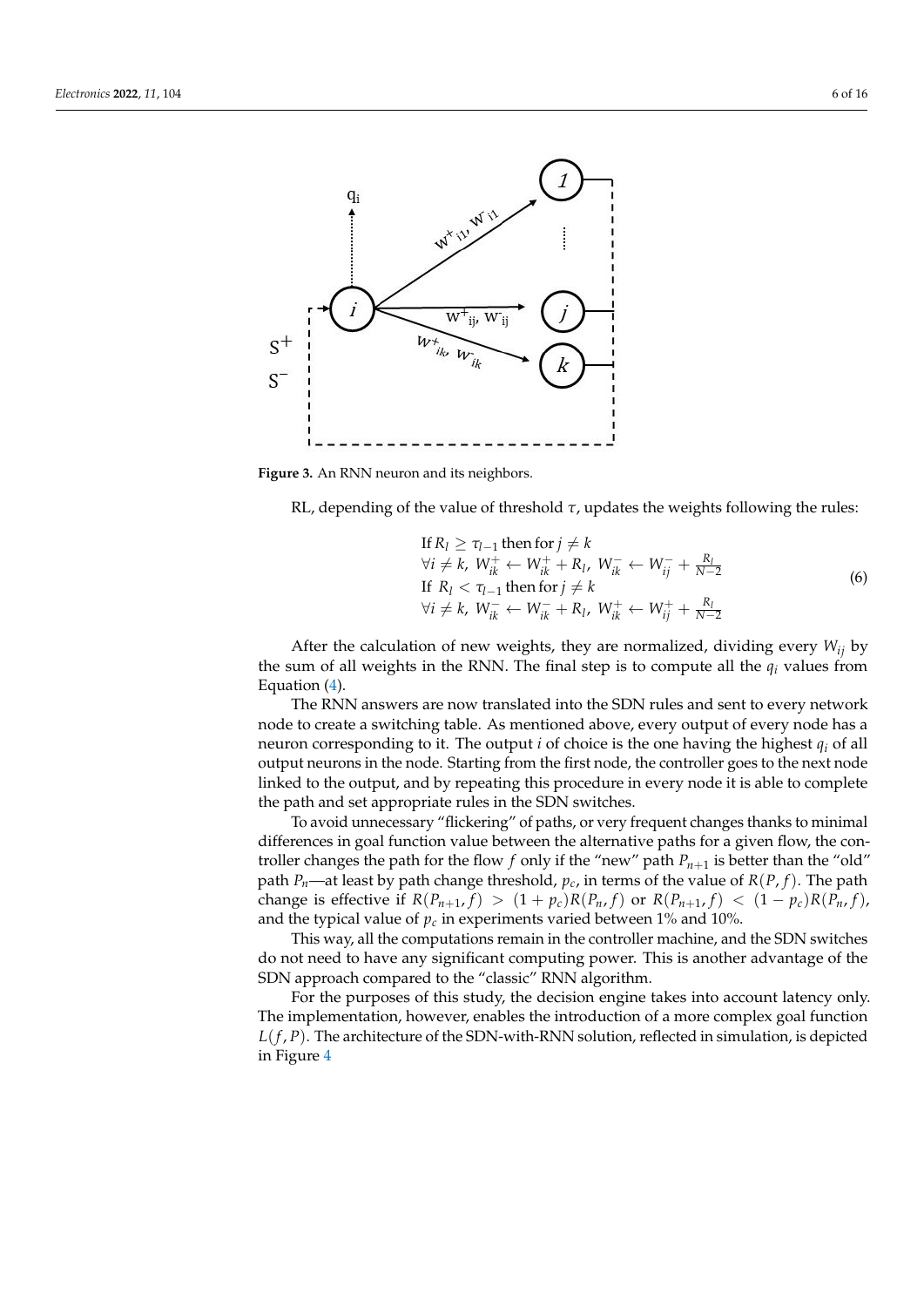<span id="page-6-1"></span>

**Figure 4.** Internal architecture of the SDN solution with RNN.

# *2.5. Other Methods*

The data gathered with cognitive packets can be used by an alternative decision method. The centralized architecture of the SDN allows for comparison of the RNN decision engine with the classic graph approach. However, we must bear in mind that while the neural network method can also be successfully applied in a distributed architecture, and SDN is only a platform that facilitates its implementation, graph methods require a central point where data from the entire network are collected, and their distribution is impossible. This simulator uses a graph representation in the form of neighborhood lists. The simple approach is to use only the unweighted network graph. A more reasonable method assumes that the weights of individual branches come from cognitive packets informing about the delay in individual links—branches of the graph (the average of the last three measurements on each link). For the data collected in this way, the classical Dijkstra's shortest path algorithm [\[25\]](#page-15-4) is applied.

# <span id="page-6-0"></span>**3. SDN-SAN Simulator**

The OMNeT++ 4.2 [\[26\]](#page-15-5) simulator, the Inet 2.0 library (implementation of network elements and protocols) and the OpenFlow protocol SDN library [\[27\]](#page-15-6) were used as a basis for in-simulator RNN-based routing engine implementation.

To create the SDN-SAN simulator we extended the source code of the OMNeT++ OpenFlow library with the required mechanisms. First, we added cognitive packets generation and handling to simulate the behavior of a real SAN with cognitive packets. Every network node simulated SDN forwarder was accompanied by a cognitive packet agent. The construction of CPs was similar to the real CPs implemented in [\[28\]](#page-15-7) or [\[29\]](#page-15-8). Every CP contained timestamps gathered in the visited nodes, which—along with nodes' id—gave a clear image of network delays on each particular link. The CP at the end of its road along the SDN network was sent to the SDN controller, filling the cognitive network map with latency data. The Figures [5–](#page-7-0)[7](#page-7-1) present some of OmNET++ model views.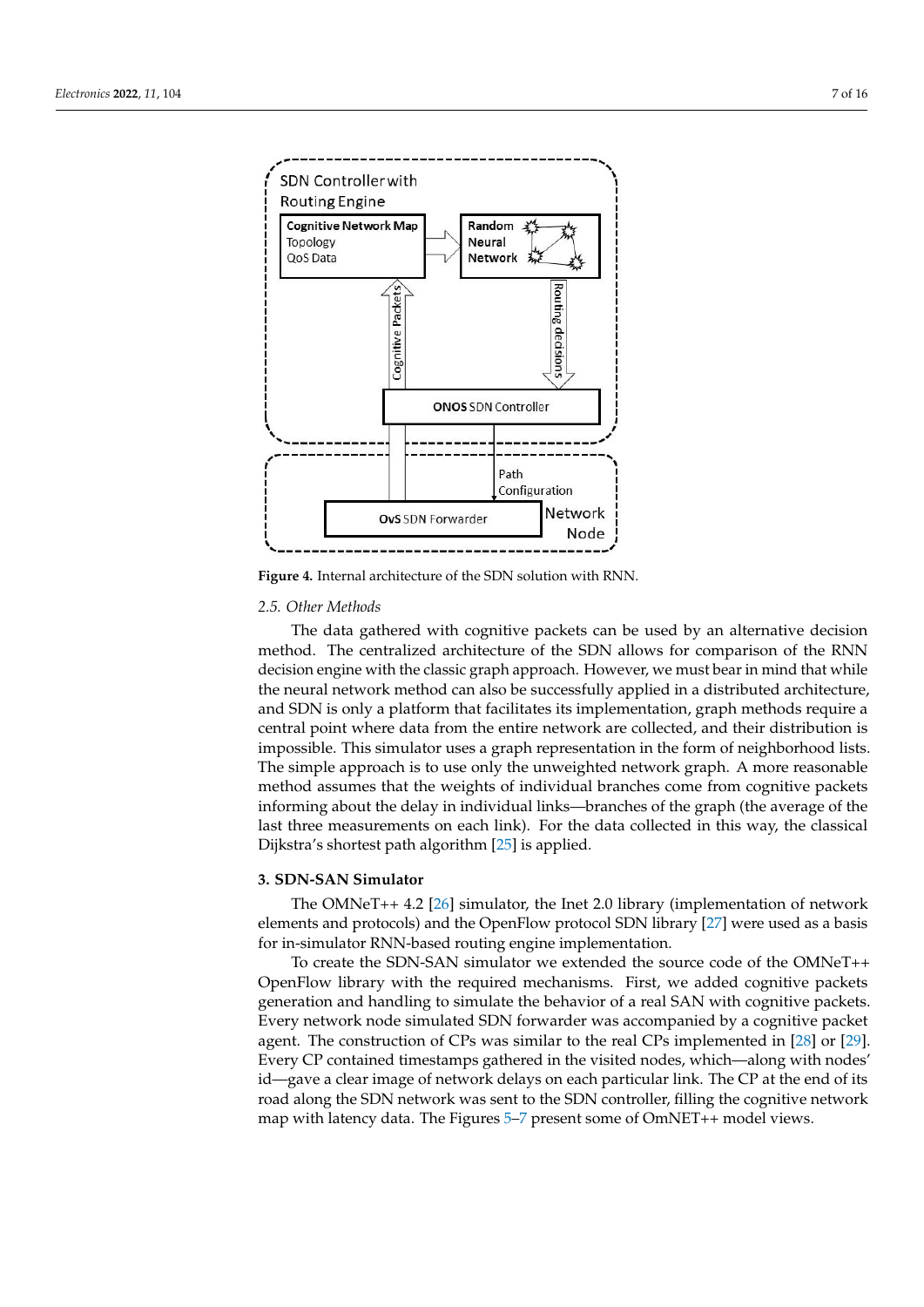<span id="page-7-0"></span>

**Figure 5.** Main module: network *Scenario14nodes*.



<span id="page-7-1"></span>**Figure 6.** Module of class *standardHost*.



**Figure 7.** Module of class *ofSwitch*.

A server named SD was connected to each switch, and two processes were running on it (udpApp[0] and udpApp[1]). The first one sent cognitive packets (collecting information about the delay on links), the second one was a source of user data packets, transferring data between servers. Thus, the second process corresponded to a simple client connected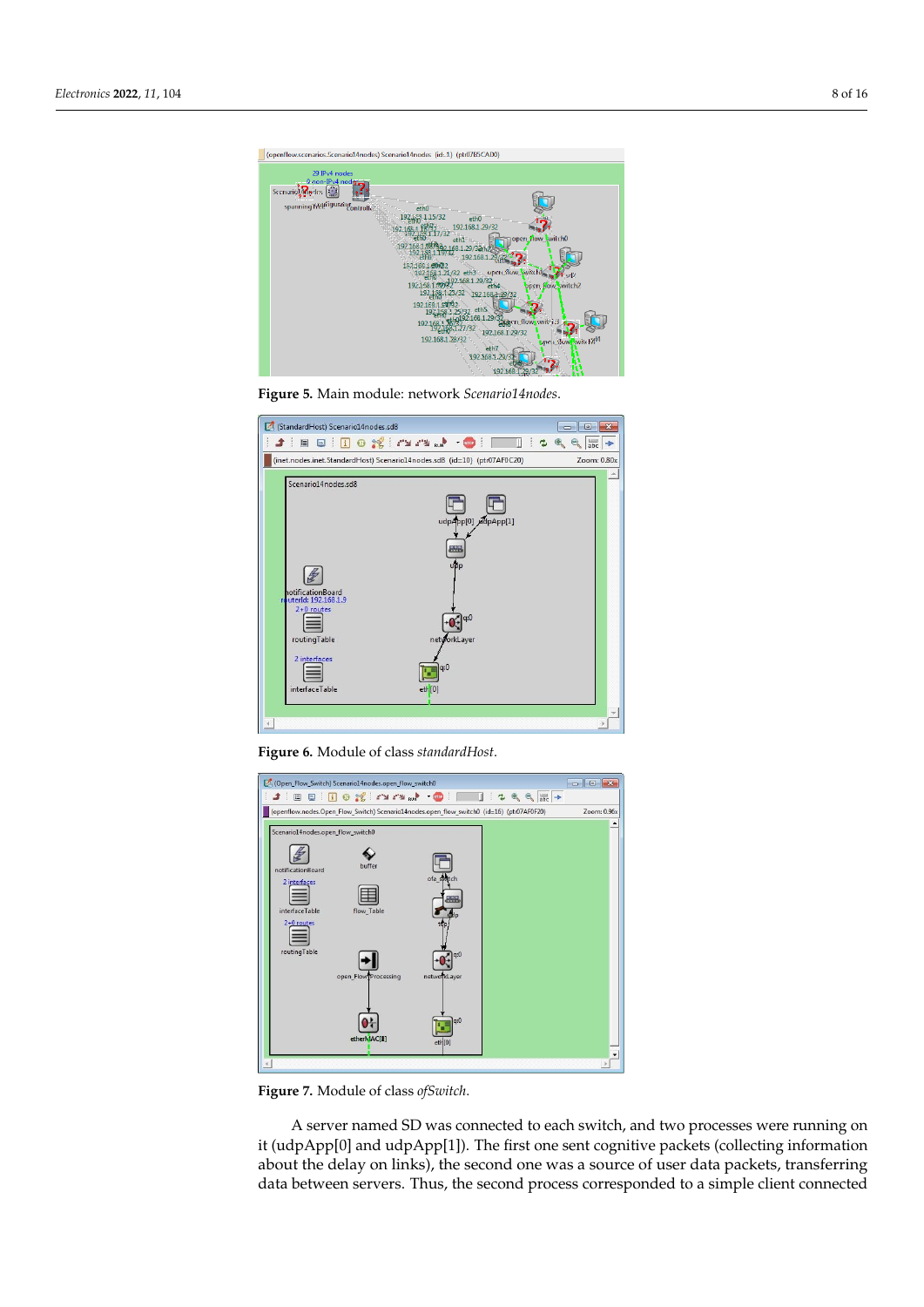to the node. We assumed that all links had comparable bandwidth (150 Mbps was assumed in the models).

In the prototype implementation of the real system, we used Open vSwitch as packet for-warder according to SDN rules and CP agent process to handle incoming and generate new cognitive packets. The CP agent was connected to the internal (local) port of Open vSwitch. The simulator architecture described above maintained exactly the same logic.

#### <span id="page-8-0"></span>**4. Parameters of RNN Routing Algorithm**

The RNN algorithm (implemented in Java due to the ONOS controller) has parameters that can be tuned to improve its performance. To improve the simulation results in the RNN algorithm, the following changes were made:

- 1. The parameter responsible for taking into account historical values when calculating the reward/penalty for the neural network was reduced from 0.1 to 0.00001 in order to speed up the response to rapidly changing conditions in the network.
- 2. Threshold of a delay change, after which flow changes occur—this parameter was changed from 10% of the average evaluation (or timeout) of paths in networks to 1%. This means that much less gain in delay caused the change of the path (and the changes were more frequent).
- 3. The depth of propagation of change information in the graph was increased from 1 (only the best paths were informed and rewarded) to −1, that is, all interesting paths (i.e., containing an updated link) were rewarded/punished. This also increased the speed of response to a change in the network.
- 4. The buffer of the number of stored previous paths (found by RNN earlier) was reduced from all to a limited size of 10 per source–target pair

The RNN algorithm with these parameters is henceforth referenced to as RNN+.

# <span id="page-8-1"></span>**5. Simulation Experiments**

This report presents the results of simulation studies of SDN-type networks described above, aimed at comparison of three routing algorithms:

- Dijkstra's simple shortest path algorithm.
- Dijkstra's algorithm, with edges of the graph weighted with the delays found by CP on the particular links.
- RNN with RL distributed algorithm.

The experiment concerned a hypothetical IoT network, covering a certain area with sensors. The node of the network was represented by an IoT sensor hub, collecting data from a number of sensors, connected to the hub by wire or wirelessly (the connectivity between the sensors and the hub was not simulated). The amount of data from the sensors could change over time. An example to illustrate this model is a network of seismographic sensors distributed over a certain area. They send heartbeat signals at regular intervals and additional data when they detect shocks. Sensor hubs are connected to each other by a cable network. Each hub also acts as an SDN switch—in practice, this means that two separate devices—hub and SDN switch—are contained in one housing, and this is how it was modeled in the experiment. SDN switches were connected via Ethernet.

The topology used for tests is presented in Figure [8.](#page-9-1) The results are the packet delay times for the specified paths using the above algorithms.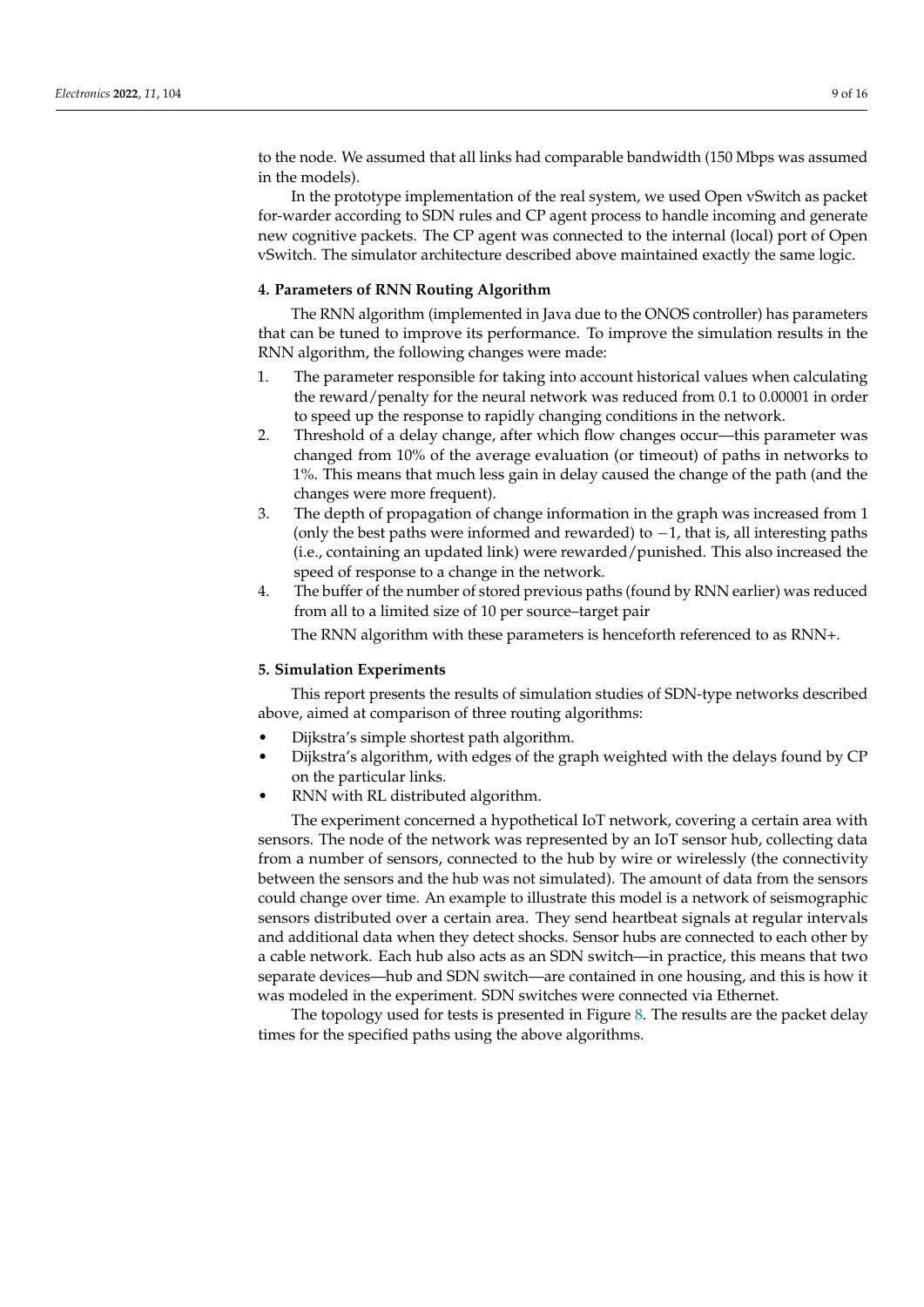<span id="page-9-1"></span>

**Figure 8.** Topology of the experimental network.

# *5.1. Cognitive Packets*

We consideredfour algorithms (methods) for sending cognitive packets:

- 1. Each node (SD) sends a cognitive packet to every other node.
- 2. Each node sends a packet to one node drawn according to a uniform distribution.
- 3. Each node sends a packet to its neighbor nodes (nodes to which a direct link exists).
- 4. Node *i* sends a packet to node *i + k*, with an initial delay equal to *dT/n* where *n* is the number of initial nodes, with a constant delay *dT* depending on the load *k* increasing by 1 in each *dT* cycle.

In order to avoid the situation that all packets are sent simultaneously which could severely overload the network, Lists 1 and 2 assume that the time between consecutive sent COG packets is random with an exponential distribution and a mean value *dT*.

# *5.2. Experiment Parameters*

All models used the topology form Figure [8.](#page-9-1) Each sender (sensor hub) sent UDP packets of size 1000 B as user packets. All nodes had a fixed packet processing time, giving them the throughput at the level of 32 Mb/s, which can be considered typical for low-performance, battery-operated devices of the Raspberry Pi class.

The cognitive packets were sent at a fixed interval to the  $i + 1$  node (List 4 above,  $k = 1$ ). These assumptions translate to the following OmNeT++ simulation parameters:

```
udpApp[*].messageLength = 1000B
open_flow_switch*.serviceTime = 0.00025s
```
sd\*.udpApp[0].sendInterval = 0.1s;\*.ofa\_switch.flow\_timeout = 0.33s;

## <span id="page-9-0"></span>**6. Comparison of Routing Algorithms**

The algorithms examined were as follows:

- 1. Simple shortest path (Dijkstra) algorithm with no weights of the graph edges, referred to as DA .
- 2. Shortest path with weights, where the weight of the graph edge was equal to delay on the corresponding link, referred to as DW.
- 3. Basic RNN decision engine, referred to as RNN.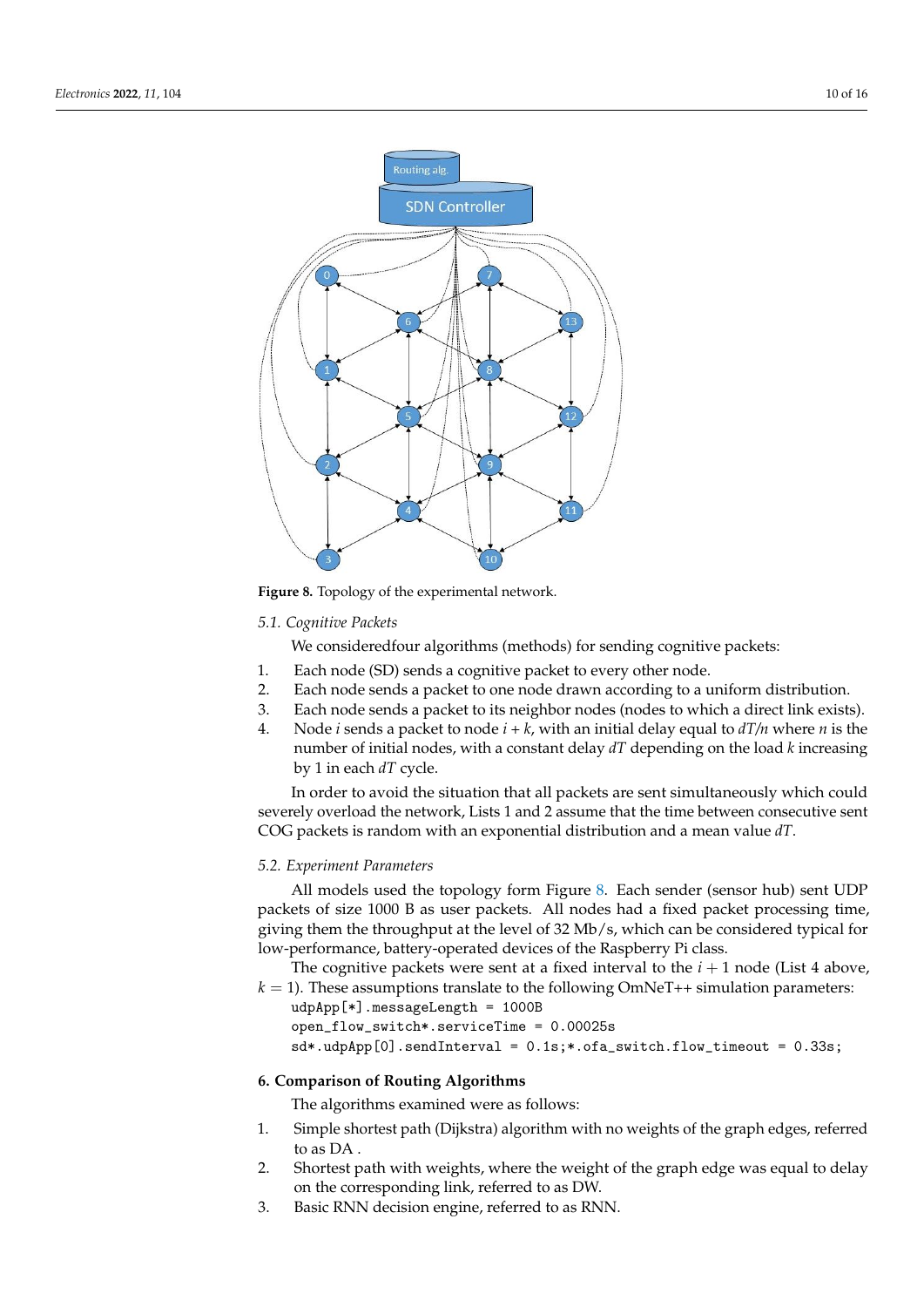4. RNN decision engine with tuned parameters, referred to as RNN+.

The DA (List 1) corresponds to basic standard solutions included in some SDN controllers (e.g., ONOS [\[18\]](#page-14-17)). This method is topology-based, and uses no QoS data, as they are not present in the controller as standard.

The DW (List 2) utilizes link latency data gathered by cognitive packets. It is still the shortest path method but applied to a graph with weighted edges. The latency is used directly as the weight of the graph edge, and the algorithms looks for the lowest value.

The RNN (List 3) engine used was the same as in previous real testbed experiments (e.g., [\[6](#page-14-5)[,30\]](#page-15-9)). The experiments denoted as RNN used the same parameter set as in the lab experiment.

The RNN+ experiments (List 4) were performed with RNN with another set of parameters, namely:

- 1. The value of *α* in Formula [\(3\)](#page-4-3) was decreased from 0.1 to 0.00001.
- 2. The path change threshold  $P_c$  was changed from 10% to 1%.

These changes accelerated the response of the neural network to changes in network conditions. As it turned out during the tests, parameters suitable under the conditions of the laboratory real network were sub-optimal in the simulated network.

The experiment performed to show the differences between algorithms as well as simulator features was performed in the topology presented in Figure [9.](#page-10-0) The experiment scenario assumed that the background traffic would flow between pairs of nodes, so that all nodes were involved in sending and receiving packets. Packets were sent at an average rate of 1 packet/0.0025 s (0.4 Mbps) and exponential distribution of inter-sending time. The traffic from node 2 to node 11 was observed. Additionally, after 2 s of simulated time, the traffic between nodes 4 and 9 was started with an average rate of 1 packet/0.000625 s (1.6 Mbps), and from 3 to 10 with 1 packet/0.00125 s (0.8 Mbps), also having exponential distribution of inter-sending time. This traffic resulted in increased delays for packets traveling from 2 to 11 and the need for the routing engine to search for new paths.

<span id="page-10-0"></span>

**Figure 9.** Configuration of the experiment.

#### *6.1. Measurements*

Figures [10–](#page-11-0)[13](#page-11-1) present latency on the path 2–11 with different routing methods.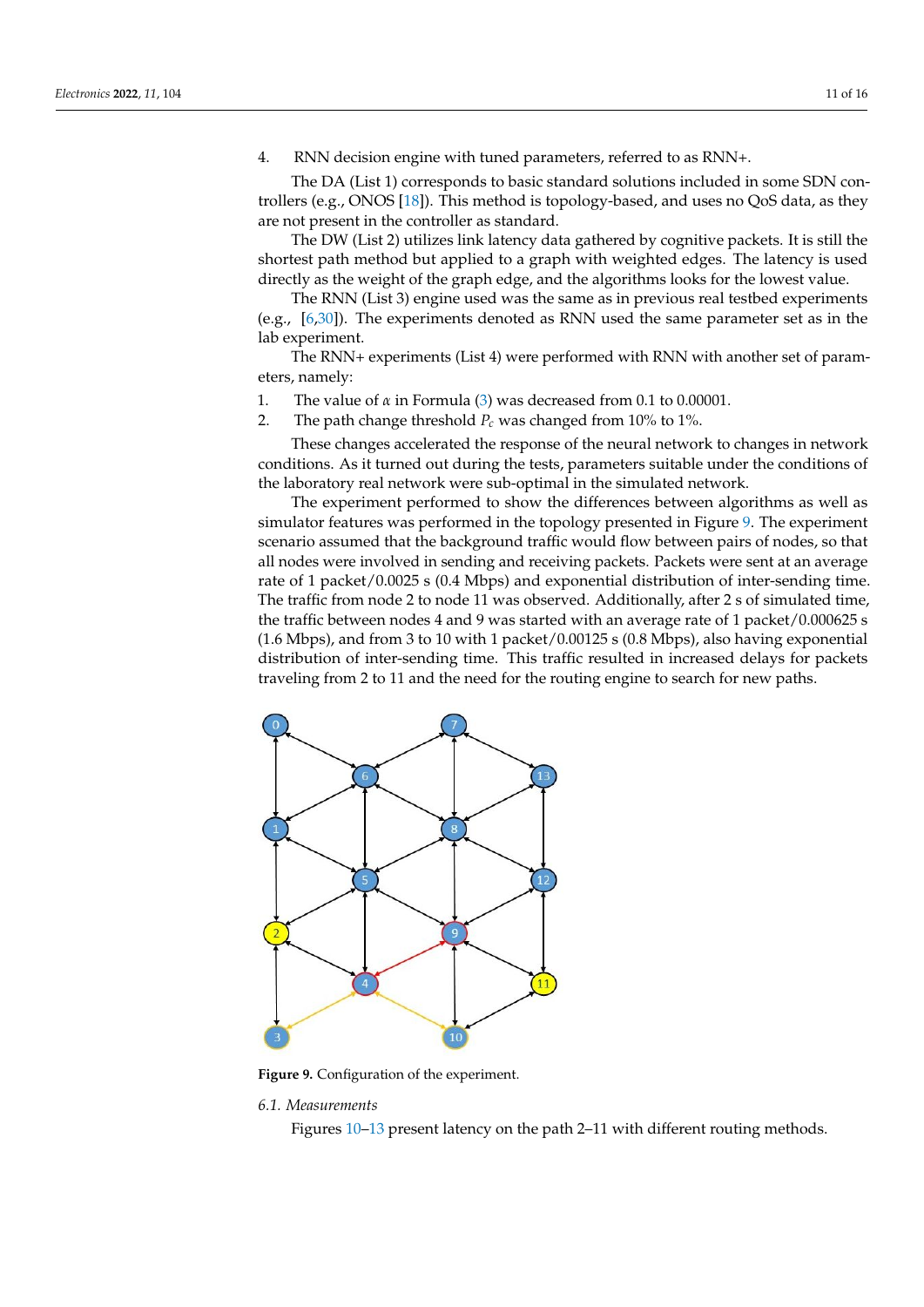<span id="page-11-0"></span>

**Figure 10.** Delays on the path 2–11: DA method.



**Figure 11.** Delays on the path 2–11: DW method.



**Figure 12.** Delays on the path 2–11: RNN method.

<span id="page-11-1"></span>

**Figure 13.** Delays on the path 2–11: RNN+ method.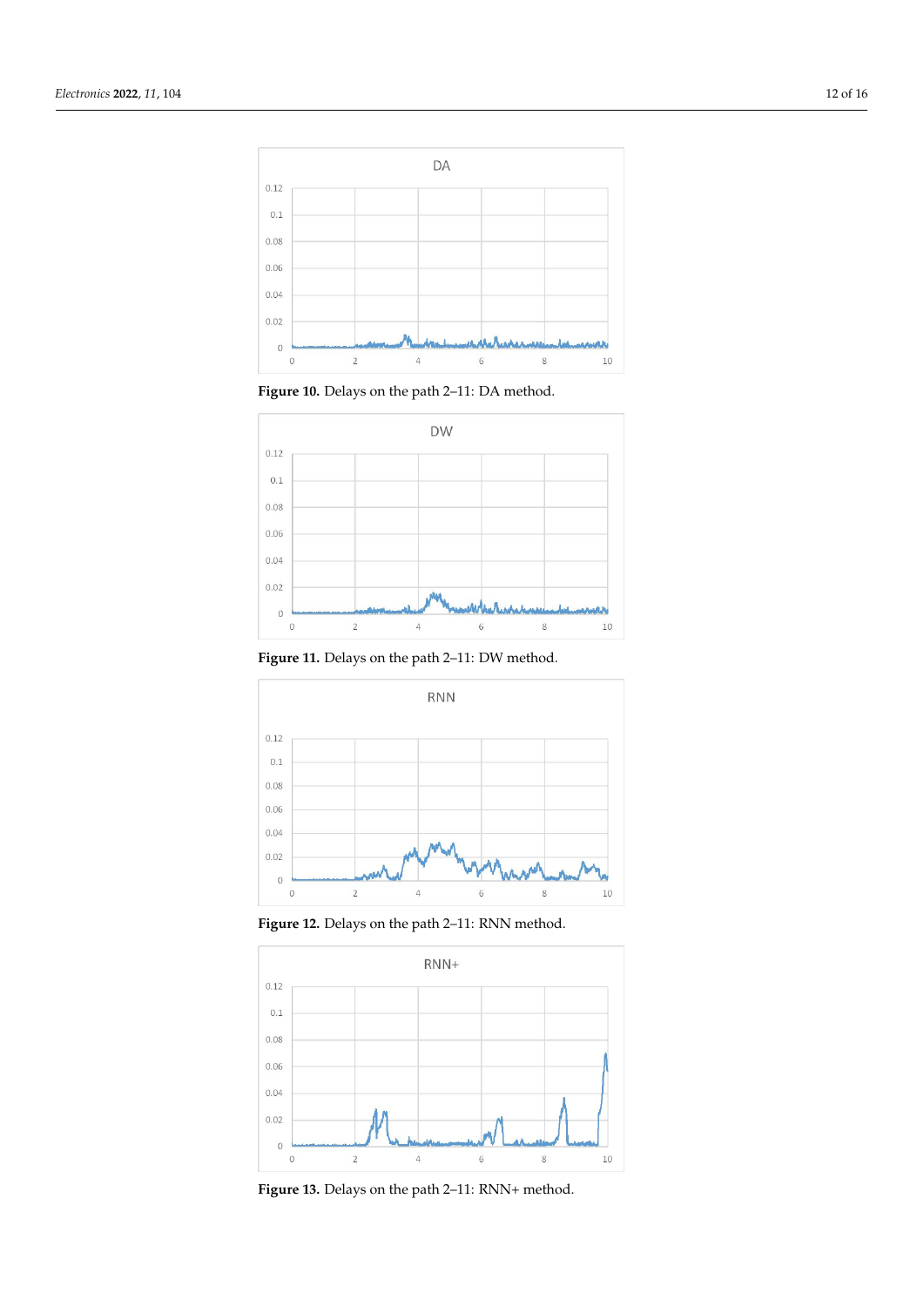The table in Figure [14](#page-12-0) lists the path changes when the most active RNN+ routing engine was employed look for the path. Please note that the average delays shown in the right-hand column were measured when the path was changed to the next one, and they were not the basis for the change decision, but the times measured by the cognitive packets. However, the heuristic nature of the method based on neural networks is evident—you can see the frequent changes of paths caused by the fact that each change of path modified the conditions in the whole network, affecting other flows, which in turn had a feedback effect on the delays in the path of the observed flow from 2 to 11.

<span id="page-12-0"></span>

| <b>START</b> | Path (node addresses) |                |                 |    |    |    | <b>DELAY</b> (mean) |
|--------------|-----------------------|----------------|-----------------|----|----|----|---------------------|
| 0.002836     | $\overline{2}$        | 4              | 10              | 11 |    |    | 0.001070            |
| 0.677365     | $\overline{2}$        | 5              | 9               | 11 |    |    | 0.001088            |
| 1.009929     | $\overline{2}$        | $\overline{4}$ | 10              | 11 |    |    | 0.001070            |
| 2.018472     | $\overline{2}$        | 5              | 9               | 11 |    |    | 0.007793            |
| 2.675939     | $\overline{2}$        | 5              | 8               | 12 | 11 |    | 0.018958            |
| 2.989434     | $\overline{2}$        | 5              | 9               | 11 |    |    | 0.019033            |
| 3.033146     | $\overline{2}$        | 3              | $\overline{4}$  | 5  | 9  | 11 | 0.003684            |
| 3.369263     | $\overline{2}$        | 5              | 9               | 11 |    |    | 0.001221            |
| 3.701807     | $\overline{2}$        | 5              | $\overline{4}$  | 10 | 11 |    | 0.002679            |
| 4.033392     | $\overline{2}$        | 5              | 9               | 11 |    |    | 0.001925            |
| 5.033823     | $\overline{2}$        | $\overline{1}$ | $6\overline{6}$ | 8  | 12 | 11 | 0.002274            |
| 5.364826     | $\overline{2}$        | 5              | 9               | 11 |    |    | 0.002425            |
| 5.699489     | $\overline{2}$        | $\overline{4}$ | 10              | 11 |    |    | 0.001861            |
| 6.029165     | $\overline{2}$        | 4              | 9               | 12 | 11 |    | 0.006943            |
| 6.366923     | $\overline{2}$        | $\overline{1}$ | 6               | 8  | 9  | 11 | 0.013855            |
| 6.703211     | $\overline{2}$        | 5              | 8               | 12 | 11 |    | 0.001457            |
| 7.035209     | $\overline{2}$        | $\overline{2}$ | $\overline{4}$  | 10 | 11 |    | 0.002613            |
| 7.370052     | $\overline{2}$        | 5              | 9               | 11 |    |    | 0.001368            |
| 7.702987     | $\overline{2}$        | 4              | 10              | 11 |    |    | 0.001981            |
| 8.033461     | $\overline{2}$        | 4              | 5               | 9  | 11 |    | 0.002558            |
| 8.375774     | $\overline{2}$        | 5              | 9               | 11 |    |    | 0.023446            |
| 8.740307     | $\overline{2}$        | 5              | 8               | 12 | 11 |    | 0.001818            |
| 9.037043     | $\overline{2}$        | 4              | 10              | 11 |    |    | 0.002011            |
| 9.717590     | $\overline{2}$        | 5              | 9               | 12 | 11 |    | 0.043606            |

**Figure 14.** Switching of the paths during the experiment presented in Figure [13.](#page-11-1)

Average delay times for all the flows during the whole experiment for particular methods were as follows:

- 1. DA: 0.00231 s.
- 2. DW: 0.00284 s.
- 3. RNN: 0.20006 s.
- 4. RNN+: 0.00595 s.

The graph in Figure [15](#page-13-0) presents the latency for each flow.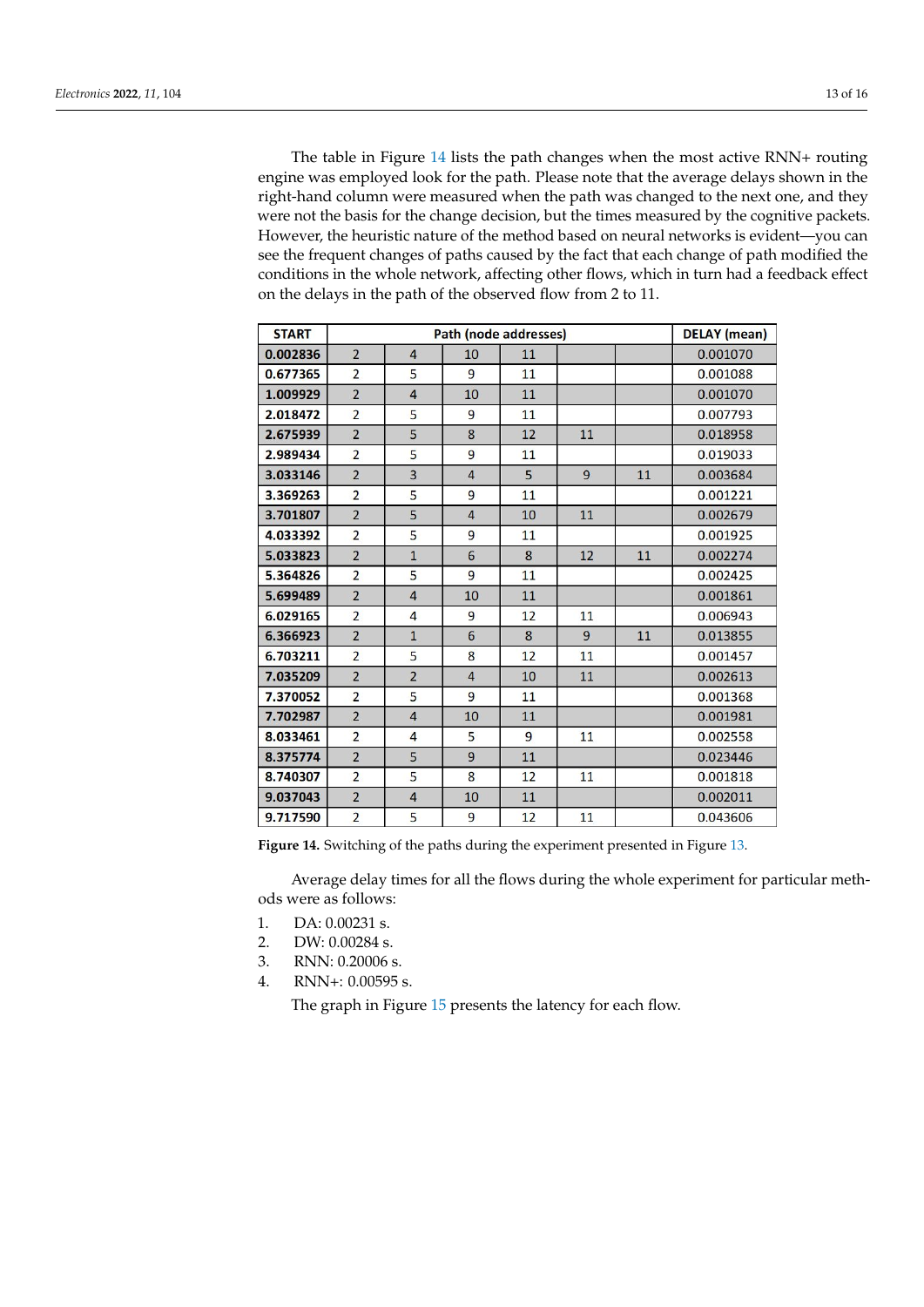<span id="page-13-0"></span>

**Figure 15.** Delays on particular paths (ending node shown on the X axis).

#### *6.2. Overview of the Results*

In the graphs of packet delay in the network we see a different behavior of the graph methods, the RNN-based engine without tuned parameters and the routing version RNN+, with improved parameters. Both the delay graph for a specific path from node 2 to node 11 and the averaged packet delay in the network indicate that the use of the data we obtained using a centralized network architecture yielded very good results. In the tested scenario, despite some expectations, the introduction of cognitive packets did not significantly improve the results when switching from DA to DW method. A comparison of the graph as well as the total average delay times indicates that RNN was clearly inferior to the other methods. However, the engine parameters affected the performance significantly. In the RNN version, the response was later and weaker than in RNN+, and although the maximum delays were lower, the average delay was significantly higher for RNN than RNN+. This is due to the fast and efficient response of the routing engine in the RNN+ version.

# **7. Conclusions**

This paper compared the performance of routing based on Gelenbe's neural network RNN with routing based on graph approaches. Such a comparison is possible in SDN networks, where a central controller is able to collect data about the state of the entire network.

As expected, the simulation results confirmed that graph algorithms are fast and efficient because the representation of a computational network using a graph is natural. Reflecting the cost of choosing a given network path in the form of a graph branch weights allows optimal solutions to be found, and the speed of the algorithms allows them to be used almost continuously.

However, the method based on RNNs has an undeniable advantage—it can operate in a distributed manner. The results of the routing algorithm (i.e., path selection decisions obtained using RNNs) would be the same (and of similar order of performance) if we abandoned the central data collection point and each network was placed in a node whose decisions it is responsible for.

The results of these simulation studies show that RNNs, with an appropriate choice of parameters for their operation, can produce results of comparable quality to graph algorithms, but the questions on how to select these parameters remain unanswered in the general case. However, this should be considered as an important premise for conducting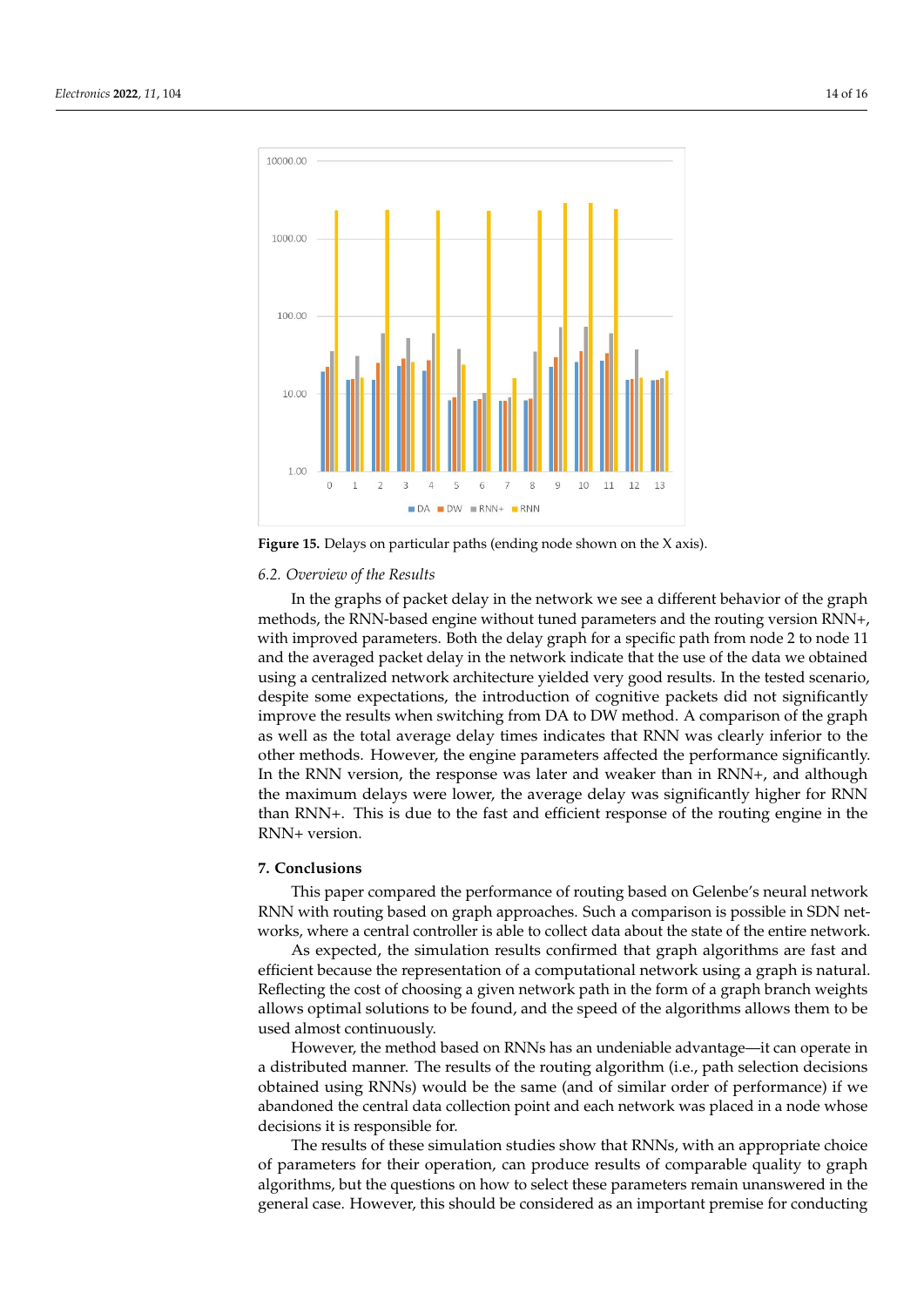further research on the application of artificial intelligence methods in the control of computer networks.

This report also demonstrates the usefulness of simulation methods (e.g., discrete event simulator) for testing algorithms controlling traffic in computer networks, including neural networks.

**Author Contributions:** Conceptualization, methodology and experiment design, M.P.N.; software, P.P. All authors have read and agreed to the published version of the manuscript.

**Funding:** This research was funded by European Commission Horizon 2020 research and innovation programme within "IoTAC" project, grant agreement No. 952684.

**Conflicts of Interest:** The authors declare no conflicts of interest.

## **References**

- <span id="page-14-0"></span>1. McKeown, N.; Anderson, T.; Balakrishnan, H.; Parulkar, G.; Peterson, L.; Rexford, J.; Shenker, S.; Turner, J. OpenFlow: Enabling innovation in campus networks. *ACM SIGCOMM Comput. Commun. Rev.* **2008**, *38*, 69–74.
- <span id="page-14-1"></span>2. Gude, N.; Koponen, T.; Pettit, J.; Pfaff, B.; Casado, M.; McKeown, N.; Shenker, S. NOX: Towards an operating system for networks. *ACM SIGCOMM Comput. Commun. Rev.* **2008**, *38*, 105–110.
- <span id="page-14-2"></span>3. Domańska, J.; Gelenbe, E.; Czachórski, T.; Drosou, A.; Tzovaras, D. Research and innovation action for the security of the internet of things: The SerIoT project. *Commun. Comput. Inf. Sci.* **2018**, *821*, 101–118, doi:10.1007/978-3-319-95189-8.
- <span id="page-14-3"></span>4. Gelenbe, E. Random neural networks with negative and positive signals and product form solution. *Neural Comput.* **1989**, *1*, 502–510.
- <span id="page-14-4"></span>5. Gelenbe, E.; Xu, Z.; Seref, E. Cognitive Packet Networks. In Proceedings of the ICTAI '99—11th IEEE International Conference on Tools with Artificial Intelligence, Chicago, IL, USA, 9–11 November 1999; IEEE Computer Society: Washington, DC, USA, 1999; p. 47.
- <span id="page-14-5"></span>6. Gelenbe, E.; Domańska, J.; Fröhlich, P.; Nowak, M.P.; Nowak, S. Self-Aware Networks That Optimize Security, QoS, and Energy. *Proc. IEEE* **2020**, *108*, 1150–1167, doi:10.1109/JPROC.2020.2992559.
- <span id="page-14-6"></span>7. Gelenbe, E.; Fröhlich, P.; Nowak, M.; Papadopoulos, S.; Protogerou, A.; Drosou, A.; Tzovaras, D IoT Network Attack Detection and Mitigation. In Proceedings of the 9th Mediterranean Conference on Embedded Computing, MECO 2020, Budva, Montenegro, 8–11 June 2020; IEEE: Piscataway, NJ, USA, 2020; pp. 1–6, doi:10.1109/MECO49872.2020.9134241.
- <span id="page-14-7"></span>8. Wang, L. Online Work Distribution to Clouds. In Proceedings of the 2016 IEEE 24th International Symposium on Modeling, Analysis and Simulation of Computer and Telecommunication Systems (MASCOTS), London, UK, 19–21 September 2016; pp. 295–300, doi:10.1109/MASCOTS.2016.64.
- <span id="page-14-8"></span>9. Francois, F.; Gelenbe, E. Optimizing Secure SDN-Enabled Inter-Data Centre Overlay Networks through Cognitive Routing. In Proceedings of the 2016 IEEE 24th International Symposium on Modeling, Analysis and Simulation of Computer and Telecommunication Systems (MASCOTS), London, UK, 19–21 September 2016; pp. 283–288, doi:10.1109/MASCOTS.2016.26.
- <span id="page-14-9"></span>10. Rekhter, Y.; Hares, S.; Li, T. *A Border Gateway Protocol 4 (BGP-4) (RFC 4271)*; IETF: Fremont, CA, USA, 2006.
- <span id="page-14-10"></span>11. Singh, A.; Nass, C.; Timm-Giel, A.; Schefczik, P.; Roessler, H.; Scharf, M. Generic Connectivity Architecture for Mobility and Multipath Flow Management in the Future Internet. In *Mobile Networks and Management, Second International ICST Conference, MONAMI 2010, Santander, Spain, 22–24 September 2010*; Springer: Berlin/Heidelberg, Germany, 2010; doi[:10.1007/978-3-642-](https://doi.org/10.1007/978-3-642-21444-8_1) [21444-8\\_1.](https://doi.org/10.1007/978-3-642-21444-8_1)
- <span id="page-14-11"></span>12. Alexander, R.; Brandt, A.; Vasseur, J.; Hui, J.; Pister, K.; Thubert, P.; Levis, P.; Struik, R.; Kelsey, R.; Winter, T. *RPL: IPv6 Routing Protocol for Low-Power and Lossy Networks (RFC 6550)*; IETF: Fremont, CA, USA, 2012.
- <span id="page-14-12"></span>13. Le, A.; Loo, J.; Lasebae, A.; Vinel, A.; Chen, Y.; Chai, M. The Impact of Rank Attack on Network Topology of Routing Protocol for Low-Power and Lossy Networks. *IEEE Sens. J.* **2013**, *13*, 3685–3692, doi:10.1109/JSEN.2013.2266399.
- <span id="page-14-13"></span>14. Perrey, H.; Landsmann, M.; Ugus, O.; Schmidt, T.C.; Wählisch, M. TRAIL: Topology authentication in RPL. *arXiv* **2013**, arXiv:1312.0984.
- <span id="page-14-14"></span>15. Clausen, T.; Yi, J.; Herberg, U. Lightweight On-demand Ad hoc Distance-vector Routing—Next Generation (LOADng): Protocol, extension, and applicability. *Comput. Netw.* **2017**, *126*, 125–140, doi:10.1016/j.comnet.2017.06.025.
- <span id="page-14-15"></span>16. Duan, J.; Gao, D.; Yang, D.; Foh, C.H.; Chen, H.H. An Energy-Aware Trust Derivation Scheme With Game Theoretic Approach in Wireless Sensor Networks for IoT Applications. *IEEE Internet Things J.* **2014**, *1*, 58–69, doi:10.1109/JIOT.2014.2314132.
- <span id="page-14-16"></span>17. Zhou, B.; Zhang, F.; Wang, L.; Hou, C.; Anta, A.F.; Vasilakos, A.V.; Wang, Y.; Wu, J.; Liu, Z. HDEER: A Distributed Routing Scheme for Energy-Efficient Networking. *IEEE J. Sel. Areas Commun.* **2016**, *34*, 1713–1727, doi:10.1109/JSAC.2016.2545498.
- <span id="page-14-17"></span>18. Open Network Operating System (ONOS®). The Open Networking Foundation. Available online: [https://opennetworking.org/](https://opennetworking.org/onos/) [onos/](https://opennetworking.org/onos/) (accessed on 15 April 2021).
- 19. RYU Project Team. *RYU SDN Framework. Using OpenFlow 1.3*; Ryu SDN Framework Community, 2014. Available online: <https://book.ryu-sdn.org/en/Ryubook.pdf> (accessed on 20 September 2021).
- <span id="page-14-18"></span>20. The Linux Foundation. *OpenDaylight Project*; 2021. Available online: <https://www.opendaylight.org/> (accessed on 10 November 2021).